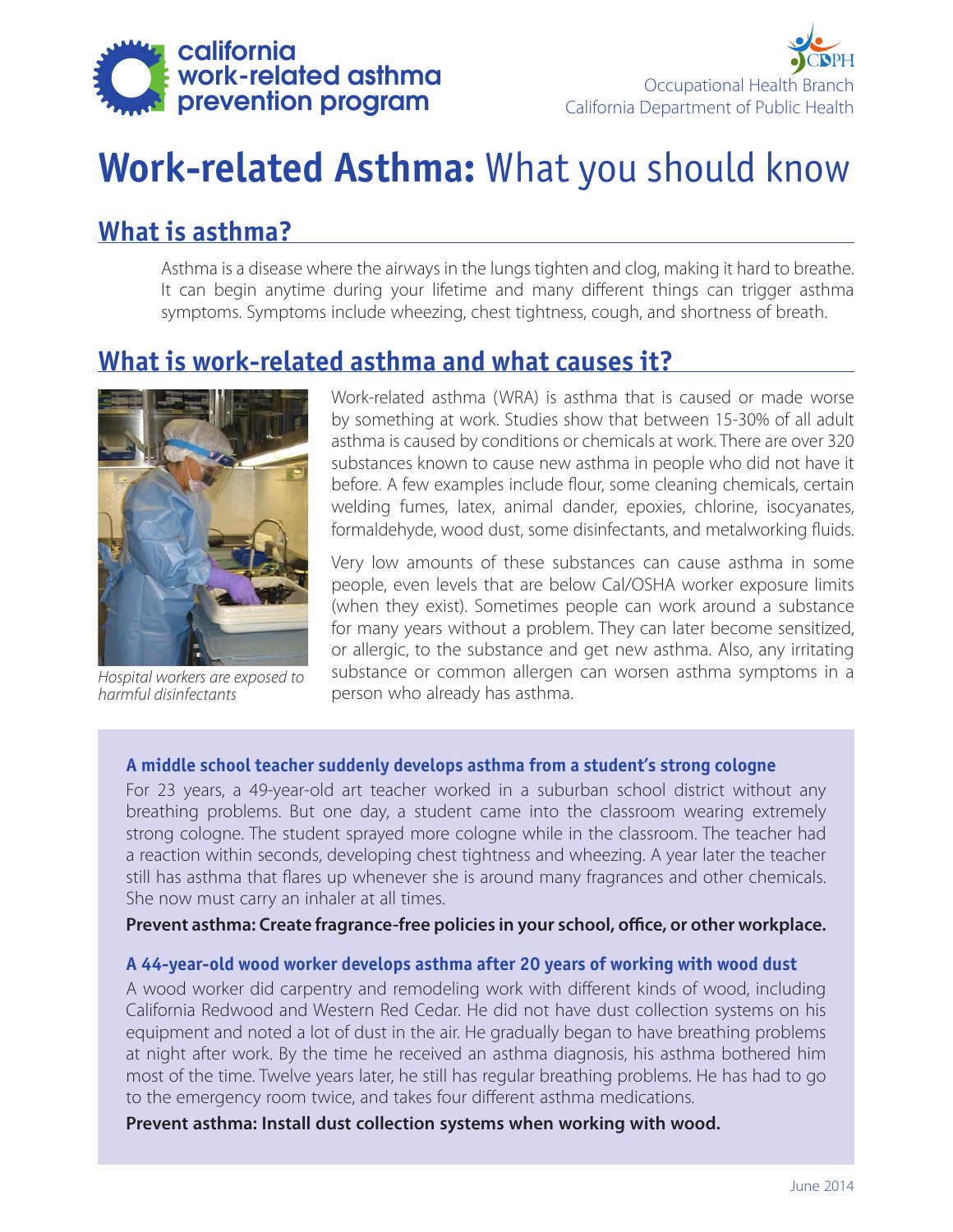# **What kinds of jobs can lead to WRA?**

Often, it is a particular task or tasks within a job that lead to harmful exposures, such as the use of certain disinfectants or epoxy resins. If a person already has asthma, it can be made worse by many different conditions or substances, even if their job is not considered 'high risk' for asthma. A person does not need to be working directly with a substance to be exposed to it, and can have problems from being nearby where it is being used. Below are some examples of common jobs with exposures known to cause new asthma in workers who did not previously have it.

| <b>Type of Worker</b>                | <b>Exposures that can cause asthma</b>                                        | <b>Common tasks</b>                                                                                          |
|--------------------------------------|-------------------------------------------------------------------------------|--------------------------------------------------------------------------------------------------------------|
| <b>Hospital Workers</b>              | Glutaraldehyde, disinfectants, latex,<br>drugs, enzymes, formaldehyde         | General cleaning, scope<br>processing, wearing latex<br>gloves, working in areas<br>where chemicals are used |
| <b>Animal Handlers</b>               | Animal dander and proteins                                                    | Animal care, cleaning cages                                                                                  |
| Autobody Repair<br>Worker/Painter    | Isocyanates, epoxies, acrylate,<br>chromium, styrene                          | Painting cars, autobody work                                                                                 |
| Farmers/Farm<br>Workers              | Pesticides, pollens, egg protein, grain<br>dust, animal dander, chlorine      | Applying pesticides, working<br>in fields, caring for animals,<br>packing/cleaning produce                   |
| <b>Beauty Salon</b><br>Workers       | Persulfates, henna, formaldehyde,<br>methacrylates                            | Bleaching/coloring hair,<br>smoothing hair, applying<br>artificial nails                                     |
| Custodians/<br>Cleaners              | Disinfectants, ammonia,<br>ethanolamines, latex                               | Cleaning surfaces, disinfecting<br>surfaces, stripping and waxing<br>floors, wearing latex gloves            |
| <b>Bakers</b>                        | Flour, cinnamon                                                               | Mixing flour, sweeping/<br>cleaning flour                                                                    |
| <b>Food Processors</b>               | Seafood, flour, garlic dust, vegetable<br>qums, powdered egg protein          | Mixing, processing, or<br>packaging food                                                                     |
| Construction/<br><b>Wood Workers</b> | Wood dusts, welding fumes,<br>formaldehyde, epoxies                           | Sawing and sanding wood,<br>welding, gluing                                                                  |
| Firefighters                         | Smoke, wood dust                                                              | Fighting fires, sawing wood                                                                                  |
| Manufacturing<br>workers             | Epoxies, metalworking fluids,<br>chlorine, phthalic anhydride,<br>isocyanates | Molding, packing, production<br>involving chemicals,<br>machining                                            |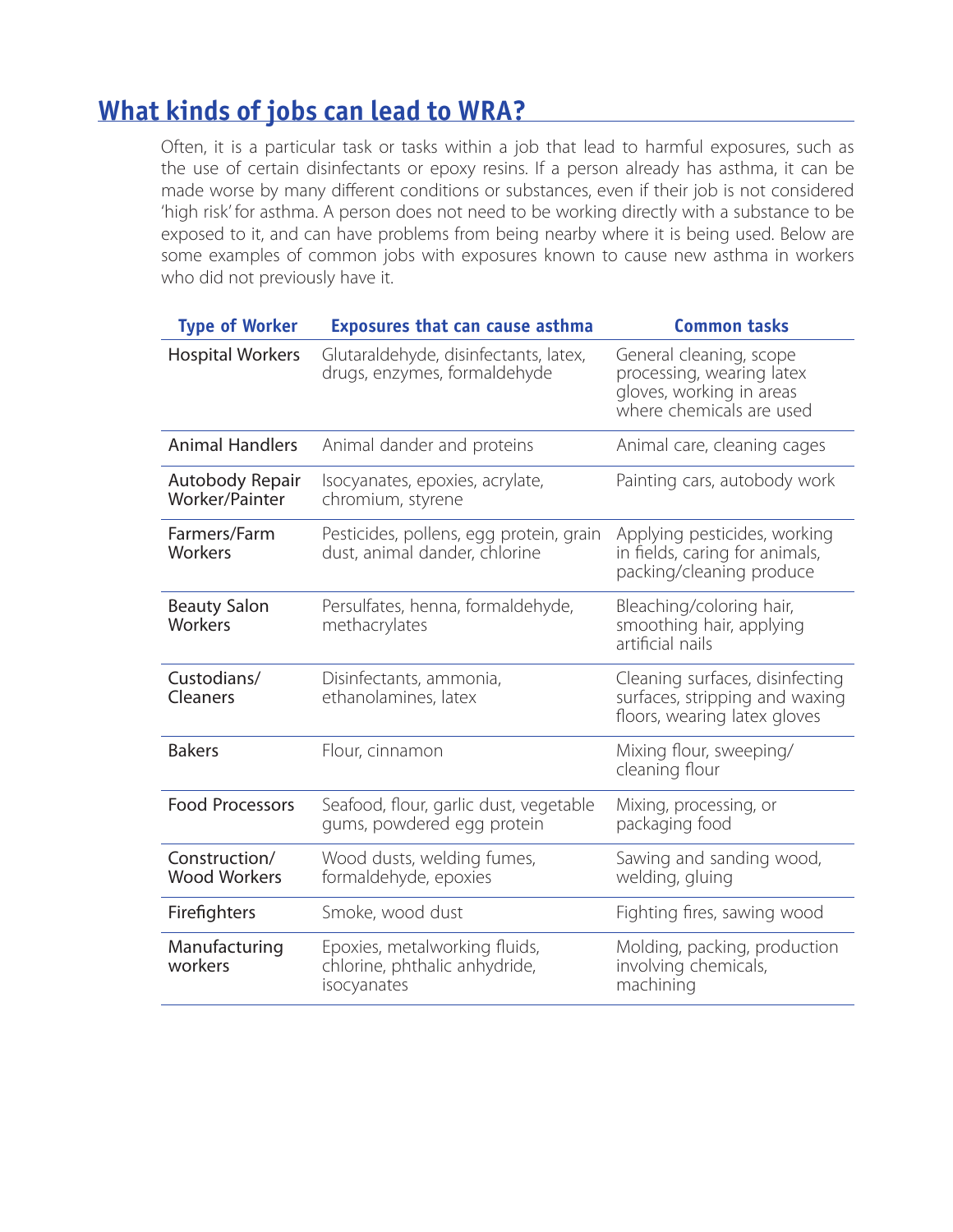# **How do I know if I have WRA?**

You might have work-related asthma if:

- your breathing problems are worse at work
- your breathing problems are better when you are away from work for a few days, like on weekends or during vacations
- your breathing problems started after you began a new job
- you have new asthma that started as an adult
- you have had asthma but it has become worse as an adult

Ask your doctor and tell your supervisor if you think that your breathing problems could be related to your work. Your supervisor may send you to see a doctor who focuses on workrelated health problems. Write down the exact names of the chemicals or products you work with or that are used in your work area.



*Teachers are exposed to many substances that can cause or trigger asthma, including cleaning products*

If you can, bring in the products' Safety Data Sheets (SDSs) to show the doctor. They may help identify a reason for your WRA and suggest things you can do to reduce your symptoms. Your employer is required to provide you with an SDS for each of the substances you use at work. If your employer does not give you the SDS, you or your doctor may be able to find the SDS on the internet.

The SDS will tell you what chemicals are in the products, what health effects they can have, and how to use them safely. Some ingredients may not be listed if they are in very small amounts, even though they may cause asthma. Some SDSs may not be complete and may not include all the health effects, such as asthma, that can be caused by a chemical. In that case, your doctor may need to do more research to find out if the chemical can cause asthma. See the Resources/Links below for more information.

Tell your doctor when your symptoms happen and give your doctor as much detail as possible about what you do at work. Your doctor may want to do simple tests that measure your breathing at work and away from work.

#### **A young car painter develops asthma after two months, along with co-workers**

After working at a car paint and body shop for only two months, a 19-year-old worker developed severe wheezing from painting cars. He wore a respirator when he painted the cars in booths, but the respirator did not fit his face and had old, ineffective cartridges in it. He did not know his employer was supposed to show him a Safety Data Sheet (SDS) and train him about the dangers of the chemicals at work. Shortly after his asthma diagnosis, he quit his job because he was so sick and worried about his health. Two of his three co-workers also reported breathing problems like his.

**Prevent asthma: Get trained to safely work with harmful chemicals. For example, review the SDS, wear properly fitted protection, and maintain safety equipment.**